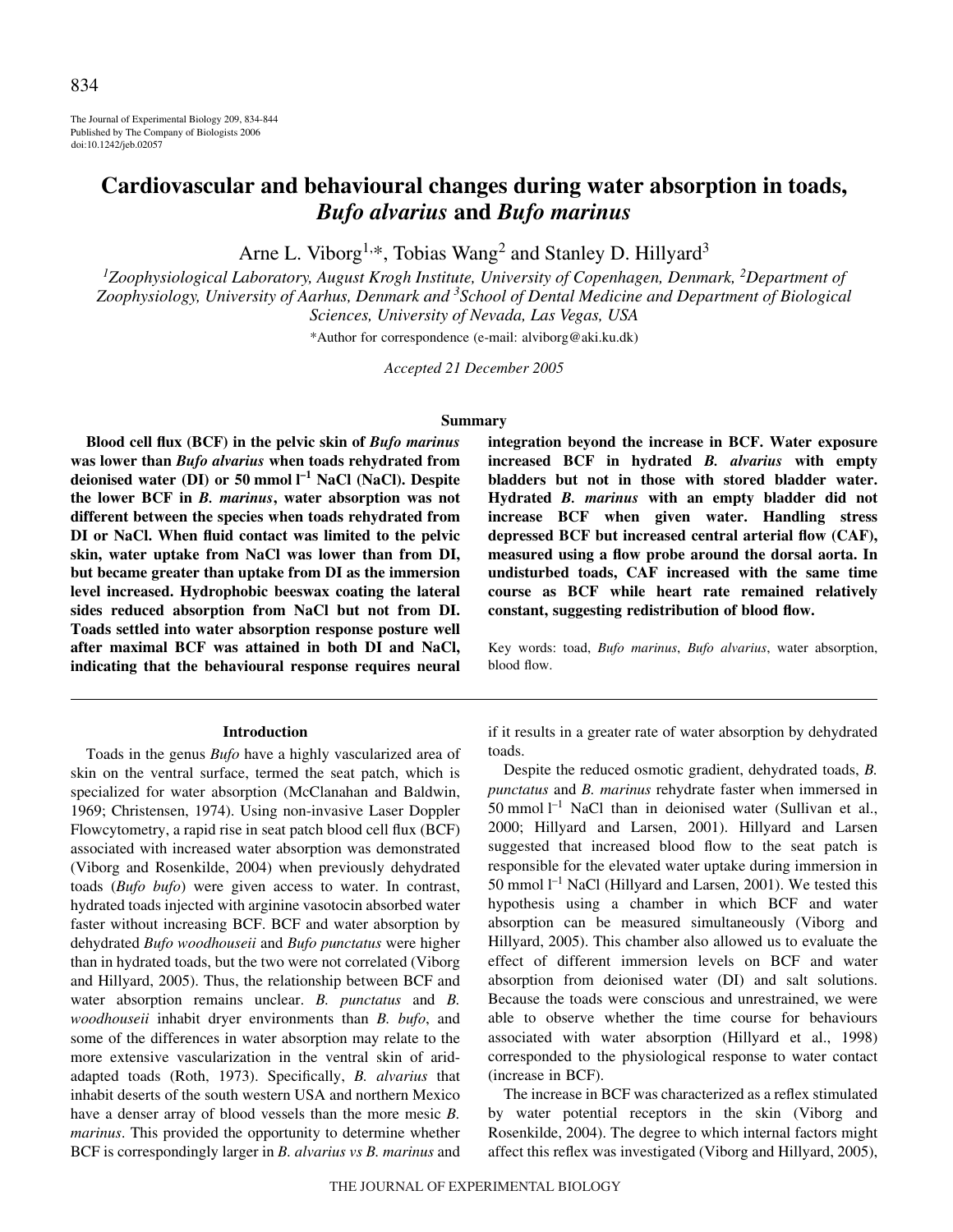and it was shown that hydrated toads (*B. punctatus*) whose bladders had been emptied had a significantly greater BCF than toads that were allowed to retain bladder water. However, *B. punctatus* is a small toad and the process of emptying the bladder resulted in mild dehydration, so the effect of bladder content alone was not established. Bladders of larger toads used in the present study could be emptied without appreciable dehydration. This permitted a more conclusive demonstration that the reflexive increase in BCF is sensitive to the presence or absence of stored bladder water.

A rise in BCF requires diversion of blood from other organs or a rise in cardiac output. Earlier studies with anesthetized anurans have used measurement of central arterial blood flow (CAF) to infer levels of BCF (Parsons and Schwartz, 1991). In some cases, the heart was stopped by direct injection of MS222, so BCF was abruptly stopped. Here we measure the relationship between CAF and BCF in conscious *B. marinus* that were outfitted with flow probes placed around the dorsal aorta to determine whether changes in CAF and heart rate (*f*H) correlate with the increase in BCF as dehydrated toads were presented with a hydration surface.

#### **Materials and methods**

### *Capture and maintenance of animals*

*Bufo alvarius* Girard were collected at the Buenos Aires National Wildlife Refuge, Sasabe Arizona, USA. The toads were kept in terraria  $(80 \text{ cm} \times 40 \text{ cm} \times 40 \text{ cm})$  with access to pooled tapwater and shelters made of plastic tubing. They were maintained on a  $12 h:12 h$  L:D cycle at room temperature  $(21-24\degree C)$  and were fed crickets 2–3 times a week. The five toads used for experiments ranged in body mass from 200 to 390 g. *Bufo marinus* L. were obtained from commercial suppliers and kept in a  $2 \text{ m} \times 5 \text{ m}$  room having water troughs along the sides and a dry ledge in the middle. The temperature of the room was maintained at 22–24°C and a heat lamp was provided at one end of the room. The toads were fed mealworms *ad libitum*. The five toads used for experiments ranged in body mass from 230 to 371 g. Toads kept with free access to water can be assumed to maintain a hydrated state (Jorgensen, 1991; Jorgensen, 1994). Hydration status was evaluated relative to the standard weight (Ruibal, 1962), which is the weight of a fully hydrated toad with an empty urinary bladder.

#### *Measurements of skin blood flow*

BCF was measured using the technique described (Viborg and Hillyard, 2005), with a Periflux PF 2B 2 mW He-Ne laser (Perimed, Sweden) connected to a PF 313 Integrating Probe (Perimed AB, Sweden) that is designed for measurement of skin blood flow (Salerud and Nilsson, 1986). BCF is linearly related to the product of the number of blood cells and their average velocity in the explored volume of tissue. The measurements can not be calibrated to absolute values, but can be expressed in relative terms as voltage (V), and have frequently been used to assess microvascular flow, including skin blood flow (Perimed Literature Reference list;

http://www.lisca.se/). During recording of seat patch skin BCF, toads were placed individually in a Lucite chamber measuring  $12.5 \text{ cm} \times 16 \text{ cm} \times 6.5 \text{ cm}$  containing a water reservoir at the bottom to allow the seat patch region of the skin to have direct contact with water. A port in the centre of the water reservoir held the laser Doppler probe, so BCF could be recorded prior to (dry) and after (wet) water was added to the reservoir. The diagrams showing the increase in BCF in dehydrated toads (Figs 1B, 2B) were constructed by averaging BCF over 20 s  $(2000 \text{ points})$  intervals every 1 or 2 min. Data points 10 s prior to and after the minute were averaged to give mean BCF values for each interval.

### *Measurements of seat patch water uptake*

A silicon tube connected the reservoir to a  $0.50$  ml glass pipette calibrated in 0.01 ml divisions that was positioned horizontally and adjusted a few millimetres above the floor of the chamber, so the water surface in the reservoir was immediately above the nylon mesh that covered the openings to the water reservoir. Water absorbed from the reservoir was read directly from the pipette at various times. Multiple measurements of time taken to absorb the 0.5 ml water contained in the pipette were made during a given trial. The large size of the toads ensured that measurements of BCF and water uptake were made in the centre of the seat patch region.

#### *Water absorption behaviour*

When given access to a wet surface, dehydrated toads will abduct the hind limbs and press the seat patch towards the surface. This behaviour is termed the 'water absorption response' (WR) (Stille, 1958; Hillyard et al., 1998). In addition to WR, toads will display a series of moves and body oscillations to reposition the seat patch on the hydration surface (Brekke et al., 1991). The experimental chamber allowed observation of the WR and related behaviours that could be quantified with respect to the increase in BCF.

### *Experimental protocol*

## *BCF, water absorption and WR behaviour on deionised water vs 50·mmol·l –1 NaCl*

The urinary bladders of toads obtained from the maintenance terraria were emptied by inserting a polyethylene cannula into the cloaca combined with gentle abdominal pressure. The resulting standard weights were recorded and the toads placed overnight in a dry terrarium to obtain a level of dehydration (12–20% relative to the standard weight) that is sufficient to consistently stimulate the toads to initiate water absorption behaviour (Maleek et al., 1999; Nagai et al., 1999). Following dehydration, BCF and water uptake read from the pipette were measured for 40 min with the reservoir containing either deionised water (DI) or 50 mmol  $l^{-1}$  NaCl (NaCl). At the end of the trials the toads were blotted on paper tissue and weighed so that rates of water uptake measured by the pipette could be compared with the gravimetrically measured increase.

In this and subsequent experiments, we observed that differing levels of immersion affect rehydration rates from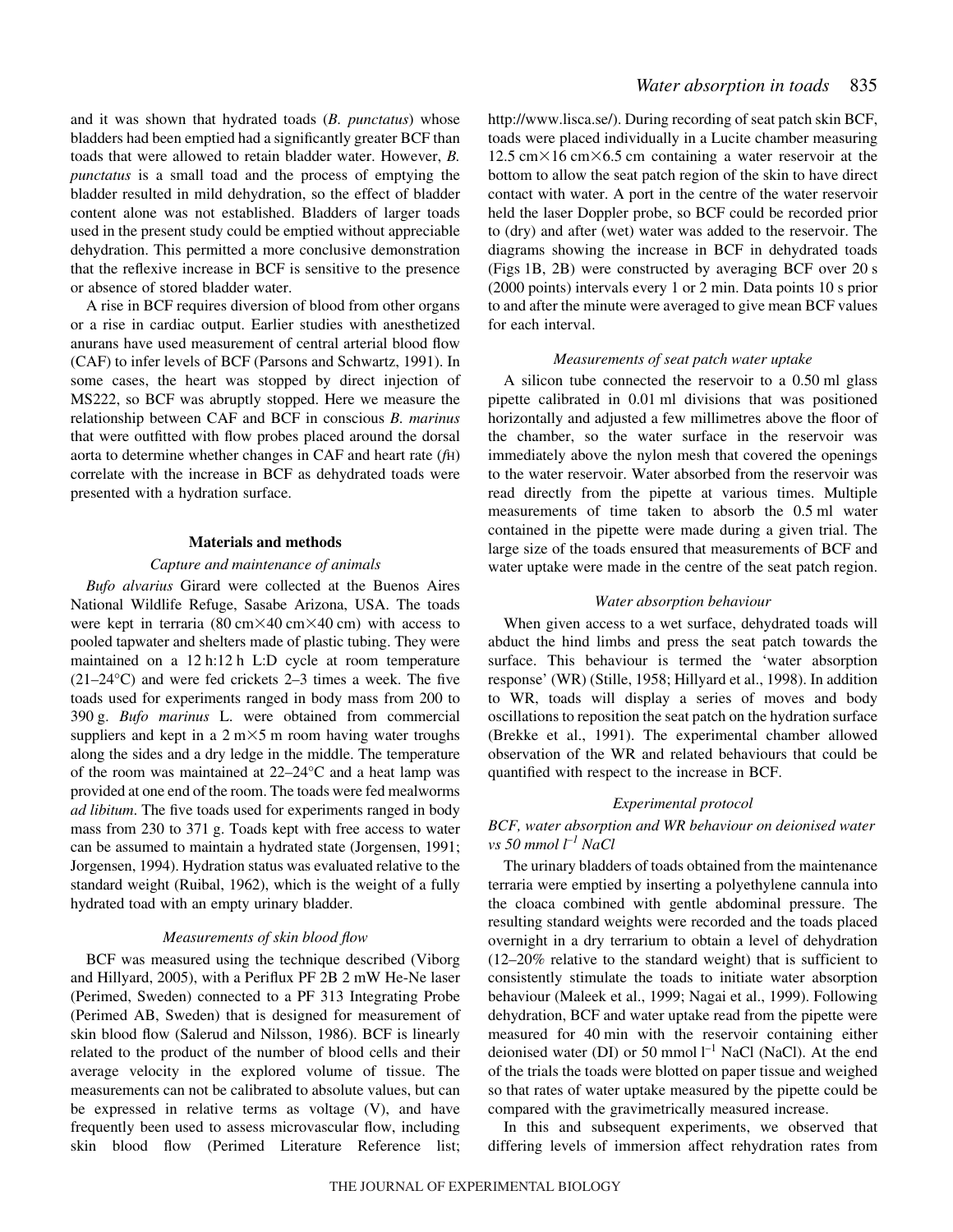water *vs* dilute NaCl solutions. Because factors such as barometric pressure (Hoff and Hillyard, 1993) affect hydration behaviour, we elected to serially evaluate different levels of immersion on a given day to keep conditions as similar as possible. To do this, toads that had completed a rehydration period at one level of immersion were placed for 2 h in a dry terrarium with a fan to circulate air over the animal. This procedure, which we term a 'dehydration interval', produced a level of dehydration that was comparable to that following the overnight dehydration used for the initial measurements of BCF and water absorption, i.e. toads lost the water that had been absorbed during the previous trial.

After the initial dehydration interval, the toads were placed in a 21 glass beaker holding 200 ml of either DI or NaCl. This produced a level of immersion that increased the skin area available for water absorption relative to that of toads absorbing water from the chamber reservoir, across the seat patch. Water gain was determined gravimetrically after immersion for 20 min. We termed this 'full immersion', for comparison with toads placed in the chamber with increased water levels but not enough to allow the toads to float freely.

Except where noted, three trials were performed with each of the five toads on DI and with NaCl, giving a total of 15 trials for each group. For repetitive trials the toads were allowed to recover for a week between dehydrations.

### *Effects of immersion level on BCF, WR behaviour and rates of water uptake*

Toads were again dehydrated overnight and SW recorded. For these experiments, the chamber was initially filled to a depth of 1.5 mm with either DI or 50 mmol  $l^{-1}$  NaCl. WR behaviour and BCF were monitored in the chamber for 20 min. Then the toads were carefully blotted in paper tissue and body weight were recorded for gravimetric determination of water gain. After a dehydration interval, body weights were recorded and the toads were again placed individually in the chamber that was now filled to a depth of 6 mm with either DI or NaCl. BCF and WR behaviour were monitored for 20 min, the toads were blotted in paper tissue and body weights were again recorded for gravimetric measurement of water gain. Finally, a second dehydration interval was observed and the toads were fully immersed for 20 min in 200 ml DI or NaCl in a 2 l glass beaker, for comparison with the first set of experiments. As before, water absorption was measured gravimetrically.

### *Regional water absorption from DI vs NaCl*

Only *B. marinus* were available for the third set of experiments. Toads were dehydrated overnight as previously described and water absorption was measured gravimetrically following immersion for 15 min in either 200 ml DI or NaCl in a 2 l glass beaker. After a dehydration interval this procedure was repeated to establish a baseline level for water absorption from DI and NaCl. A second dehydration interval was then observed and one of two separate procedures were conducted in which water absorption was measured in toads having defined areas of the skin covered with a mixture of beeswax

dissolved in vegetable oil  $(0.14~g~\text{m}l^{-1})$ . In the first procedure, the ventral and lateral skin was covered from a point 2 cm caudal from the forelimbs to the posterior margins of the thighs at a level just below the cloaca. This area includes the seat patch, where most water absorption is believed to occur (Christensen, 1974). Rehydrating toads are also known to draw water from the ventral to the dorsal surface of the skin by way of capillarity in grooves and channels that Lillywhite and Licht referred to as epidermal sculpturing (Lillywhite and Licht, 1974). In the second procedure, the skin on the lateral sides, including the anterior part of the thigh, was covered by the mixture to prevent this transfer but keep the ventral skin available for absorption. After applying the mixture, toads from both treatment groups were immersed for third and fourth 15 min periods separated by a dehydration interval. The toads were allowed to moult at least once between trials to ensure that all beeswax and vegetable oil had disappeared.

### *Effects of bladder water on BCF*

Body weights of *B. alvarius* obtained from their maintenance terraria were recorded, prior to removing bladder urine. The volume of bladder urine voluntarily retained by toads has previously been termed '*ad libitum* bladder urine' (Tran et al., 1992). The toads were placed individually in the chamber and BCF was recorded for 6 min with no water in the reservoir (dry), and then for 6 min after the addition of deionised water to the reservoir (wet; hydrated toads, *ad libitum* bladder). The urinary bladders were emptied, standard weights (SW) were recorded and the toads were left in dry terraria  $(40 \text{ cm} \times 40 \text{ cm} \times 40 \text{ cm})$  for 10 min. This provided a standardized interval following the stress of handling so that toads could be positioned in the chamber. The bladder volumes for each toad were assumed to be the difference between the initial weight and the SW. Because *B. marinus* spontaneously voided their bladders when handled, the initial weighing was the SW. BCF for both species (hydrated, empty bladder toads) was measured for 6 min before and after the addition of water to the reservoir. The toads were then transferred to the dry terraria for 3–4 h with a ventilating fan, to induce a state of mild dehydration that may correspond to brief activity periods in the field (Stille, 1952). Body weights were recorded and BCF was again measured for 6 min before and after the addition of deionised water to the reservoir (mild dehydration). The toads were then transferred to the dry terraria and left without access to water overnight to produce a greater degree of dehydration. The following day, body weights were recorded and the percent dehydration calculated. Then BCF was measured for 6 min with empty reservoir, and for 40 min with deionised water added to the reservoir. For repetitive experiments, the toads were allowed to recover for 1 week between dehydrations.

### *Central arterial flow and BCF*

Central arterial blood flow (CAF) and BCF were measured simultaneously in five *B. marinus* (body mass 253–371 g). One or two trials were performed for each toad, resulting in a total of 9 measurements. Prior to surgery, the toads were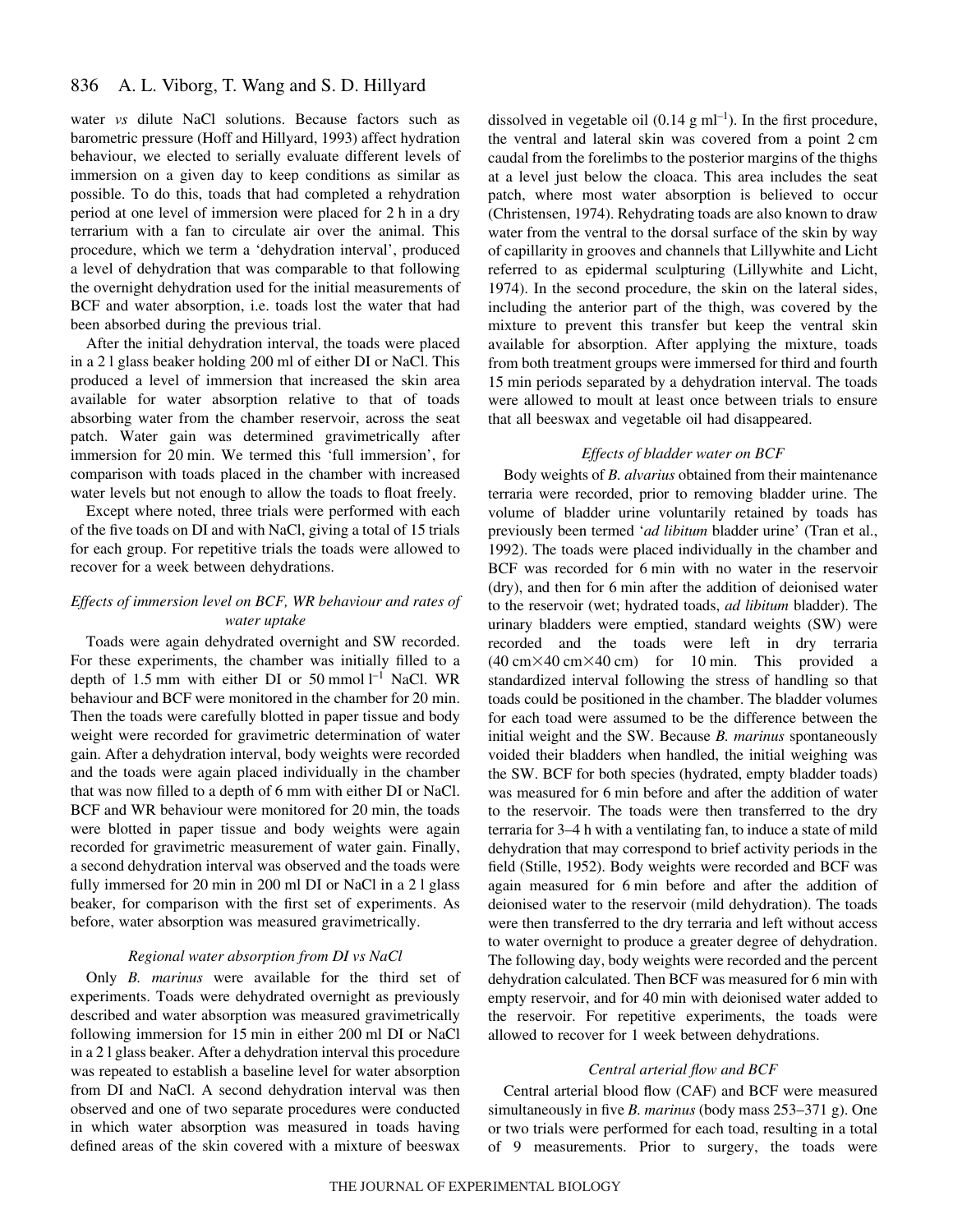anesthetized by immersion in a 2‰ solution of benzocaine, until the corneal reflex disappeared. During surgery, the toads were placed on water-saturated paper tissue. A 3 cm incision was made on the dorsal side approximately 1 cm lateral to the vertebrae in regio lumbalis. The muscles were gently separated to access the abdominal cavity and expose aorta abdominalis. A Transonic blood flow probe (Transomic Systems Inc., Ithaca, NY, USA) was placed around the aorta abdominalis and two holding sutures in the muscles secured the probe. The incision was closed in two layers (muscles and skin) by nylon sutures. The toads were allowed to recover for 2 full days in a plastic cage  $(50 \text{ cm} \times 35 \text{ cm} \times 25 \text{ cm})$  containing 2 cm of tapwater (Andersen and Wang, 2002). One day before the experiment, the urinary bladder was emptied, SW was recorded and the toad was placed in a dry plastic cage for dehydration. The next day, body weight was recorded and toads were transferred individually to the chamber after filling the reservoir with deionised water. CAF and BCF were measured for 40 min with water in the reservoir.

In a separate experiment handling was avoided and only CAF was measured in four *B. marinus* (210–434 g). After emptying the urinary bladder and overnight dehydration, water was added gently to the dehydration chamber through a silicon tube in order to disturb the toads as little as possible, and CAF was measured over a 40 min period.

### *Analysis of data*

A serial protocol with paired trials was used for the experiments. The serial design was less time consuming and allowed trials for an individual toad to be completed within a day. This served to reduce effects of environmental factors like barometric pressure, which have been shown to affect rehydration behaviour (Hoff and Hillyard, 1993). Paired trials were chosen to minimize effects of individual variation, as both rates of water absorption and BCF may vary considerably between individual animals.

Two-way analysis of variance (ANOVA) applied to the randomized block design was used to compare treatment groups where toads served as a blocking factor with 3 replications for each toad. In order to check the model assumptions of normally distributed residuals and subsequently apply ANOVA, the Kolmogorov–Smirnov test was performed on the model residuals. An ANOVA was used to compare BCF between species and the  $\chi^2$ -test was used to compare the occurrence of oscillations in *B. alvarius* on DI or NaCl. The linear regressions take account for variation due to differences between individual toads.

Averages were calculated for each individual toad, an average representing all toads was then calculated and s.e.m. determined from this average with *N*=number of toads.

### **Results**

#### *Species comparisons*

Fig. 1A shows a representative trace for the increase in BCF in a dehydrated *B. alvarius* placed in contact with deionised



Fig. 1 (A) Trace from the flow cytometer showing the increase in seat patch BCF of a *B. alvarius* dehydrated by 9.2% and placed on DI at time 0. (B) Mean seat patch BCF values  $\pm$  s.e.m. from 15 trials (three replicates in five toads) with dehydrated *B. alvarius*; open symbols, BCF in the dry chamber; filled symbols, BCF on DI. (C) Effect of handling on BCF. Open symbol, BCF prior to handling; repositioning the toads on the probe caused a rapid decline in BCF, when the toads were left undisturbed BCF increased to the prehandling level within 3 min (filled symbols). The increase in BCF by dehydrated toads with 50 mmol<sup> $-1$ </sup> NaCl in the reservoir was not different from that in A and B. P, pre-handling level.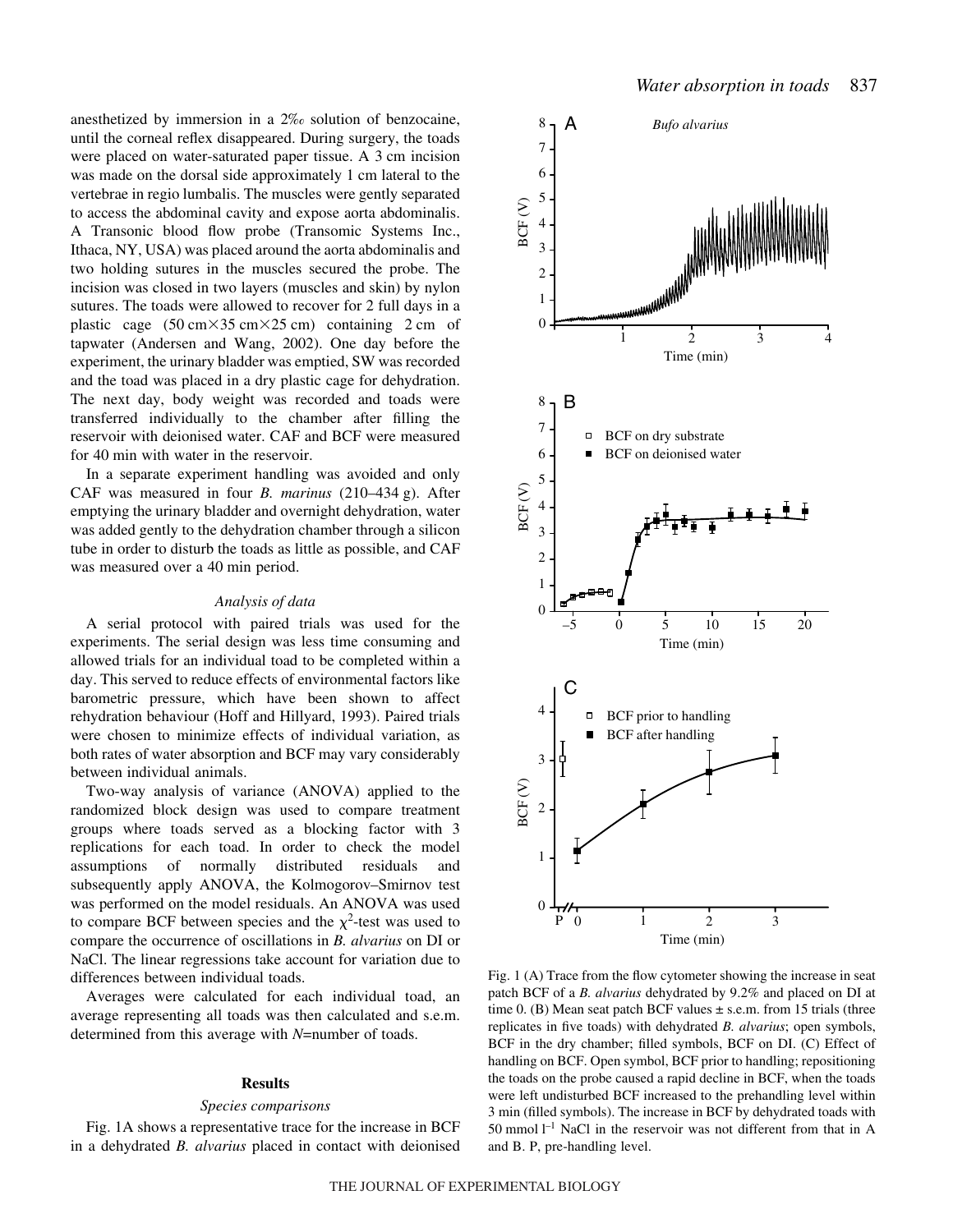water (DI). The mean response is shown in Fig. 1B. After a lag time of approximately 1 min, BCF rose gradually over the next minute and reached a stable level within the third minute. In 8 of the 15 trials, toads moved off the flow probe after maximal BCF values had been attained and had to be repositioned. This handling caused a rapid reduction in BCF, but BCF returned to the pre-handling level within  $3 \text{ min}$  (Fig. 1C). The time course for increased BCF by *B. marinus* was similar to *B. alvarius*, but the magnitude of the response was significantly smaller (Fig. 2) despite the greater degree of dehydration in *B*. *marinus* (16.4±1.1 *vs* 14.5±0.7% of SW). *B. marinus* also exhibited a decrease in BCF upon handling (data not shown).

*BCF, WR behaviour and water absorption on NaCl vs DI* The temporal change of BCF and its magnitude was not



Fig. 2. (A) A trace from the flow cytometer showing the increase in seat patch BCF of a dehydrated (14.1%) *B. marinus* placed on water at time 0. (B) Mean seat patch BCF values  $\pm$  1 s.e.m. from 15 trials (three replicates in five toads) in dehydrated *B. marinus*; open symbols, BCF in the dry chamber; filled symbols, BCF on water. On water, BCF was significantly lower in *B. marinus* compared to *B. alvarius* (*P<*0.001, Fig. 1B *vs* Fig. 2B). Values for toads with 50 mmol  $l^{-1}$  NaCl were not different from DI.

affected by 50 mmol  $l^{-1}$  NaCl compared to DI for either species; however, BCF remained higher for *B. alvarius* compared to *B. marinus*. Although *B. marinus* gradually adopted the WR posture rather than abducting the hind limbs in a distinct movement, full abduction of the hindlimbs generally occurred after maximal BCF had been achieved. *B. alvarius* also settled into the WR posture well after maximal BCF had been attained (mean settling time on DI was 10.5 min and on NaCl it was 10.6 min. The time and the BCF when WR was initiated were not affected by NaCl. However, the number of moves during the first 40 min was greater on NaCl than on DI (Table 1). Further, oscillations of the body following a move, when skin contact with the reservoir was re-established, were observed in 9 of 12 trials on NaCl but in only 2 of 15 trials on DI ( $P<0.01$ ,  $N=27$ ,  $\chi^2$ -test). The lower number of trials on NaCl was due to one toad, which consistently rejected water uptake from NaCl by leaving the chamber.

For both species, the rate of water uptake from the reservoir was significantly lower from 50 mmol  $l^{-1}$  NaCl compared to DI (Fig. 3). In contrast, water uptake was significantly greater when the toads were fully immersed in  $50$  mmol  $l^{-1}$  NaCl compared to DI by toads immersed in the beakers (Fig. 3). The two species absorbed water at similar rates in any of the experimental conditions and the values obtained from the pipette were not different from weight change.

Water absorption by *B. alvarius*, obtained from successive pipette readings, did not correlate with BCF values averaged during the same intervals, on either DI or NaCl (Fig. 4A,B). Each point represents 8–20 simultaneous measurements of water uptake and mean BCF on DI (15 trials) and NaCl (10 trials). The smaller sample size resulted from two toads on NaCl not remaining in the chamber for the entire trial period. Similar results were obtained with *B. marinus* (data not shown).

## *Effects of immersion level on BCF, WR behaviour and rates of water uptake*

When the fluid level in the chamber was raised to 1.5 mm or 6 mm, all toads readily engaged in WR behaviour and remained in the chamber for the full experimental period in both DI and NaCl. The increase in BCF observed in both species was not different between the solutions at either immersion level, nor was there a difference between

Table 1. *The number of times during a trial that B. alvarius moved and resettled into WR posture*

|                  | Time  | No. of movements |                |         |
|------------------|-------|------------------|----------------|---------|
| Immersion level  | (min) | ÐЕ               | NaCl           | P       |
| Reservoir        | 40    | $6.4 + 1.2$      | $14.5 \pm 1.8$ | < 0.05  |
| $1.5 \text{ mm}$ | 20    | $6.3 + 1.2$      | $19.5 \pm 1.9$ | < 0.001 |
| $6.0 \text{ mm}$ | 20    | $81+12$          | $13.1 + 1.8$   | <0.02   |

Values are means ± s.e.m. of 15 trials, except for Reservoir NaCl (12 trials).

WR, water absorption response; DI, deionised water; NaCl, 50 mmol  $l^{-1}$  NaCl solution.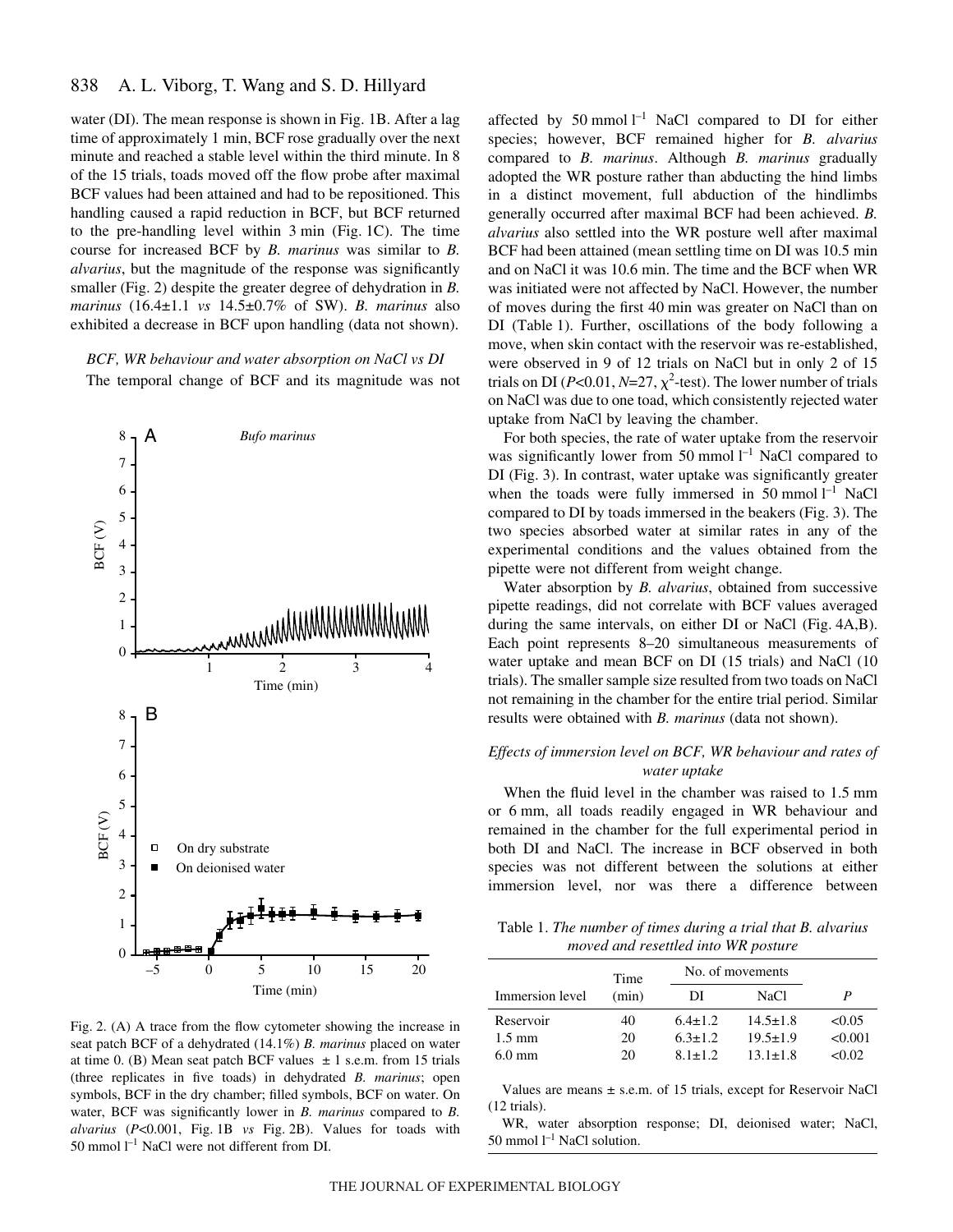



Fig. 3. Seat patch and fully immersed water uptake from DI water or NaCl (50 mol  $l^{-1}$ ) in *B. alvarius* (A) and *B. marinus* (B). Each column represents mean  $\pm 1$  s.e.m. for 15 trials, except seat patch water uptake from NaCl (12 trials). Regional water uptake read from the pipette or determined gravimetrically (broken lines) were not different. Regional seat patch water uptake was significantly lower from NaCl (\*\**P*<0.01). In contrast, full immersion resulted in significantly higher water uptake from NaCl (*B. alvarius*, \**P*<0.05; *B. marinus*, \*\*\**P*<0.001). There were no differences between *B. marinus* and *B. alvarius* in water absorption from a given rehydration source.

immersion level and the pattern observed in Fig. 1 for a fluid level confined to the seat patch area (data not shown). With both immersion levels, *B. alvarius* settled into WR posture after maximal BCF had been attained. (Immersed in 1.5 mm of solution, mean settling times were  $7.7\pm1.6$  min in DI and  $4.1\pm0.4$  min in NaCl; immersed in 6 mm of solution, mean settling times were  $6.5\pm1.4$  min in DI and  $4.8\pm0.6$  min in NaCl). As with absorption from the reservoir, toads moved and resettled more often on NaCl than on DI (Table 1). Again, it was not possible to detect discrete times when *B. marinus* initiated WR behaviour, but these toads also moved more often during 1.5 mm immersion in NaCl  $(10.5\pm1.6)$  compared to DI water  $(4.7\pm0.9)$ ,  $(P<0.003)$ . With 6 mm immersion, no difference in moves was observed between the two solutions.

Fig. 4. Seat patch water uptake read from the pipette in *B. alvarius* placed on DI water (A) or NaCl (50 mol  $l^{-1}$ ) (B) plotted as a function of seat patch BCF during the same period. In A, 15 trials were performed and in B, only 10 trials as two of the toads often left the chamber within  $10-15$  min. Each point represents from  $8-20$ simultaneous measurements  $\pm$  s.e.m. There was no correlation between BCF and water uptake from either DI or NaCl. Similar results were obtained with *B. marinus*.

Rates of water uptake by *B. alvarius* immersed in 1.5 mm, 6·mm or fully immersed in DI were not significantly different from each other (Fig. 5A). In contrast, water absorption from NaCl increased significantly when the immersion level was increased from  $1.5$  mm to 6 mm, and a further significant increase was observed with full immersion. A similar pattern was observed with *B. marinus* (Fig. 5B): rates of water uptake from DI were not different among immersion levels while the rate of water uptake from NaCl increased significantly with 6·mm *vs* 1.5·mm immersion, and with full immersion *vs* 6·mm.

### *Regional water absorption from DI vs NaCl*

Covering the seat patch and the lateral sides significantly reduced water uptake of *B. marinus* immersed in either DI or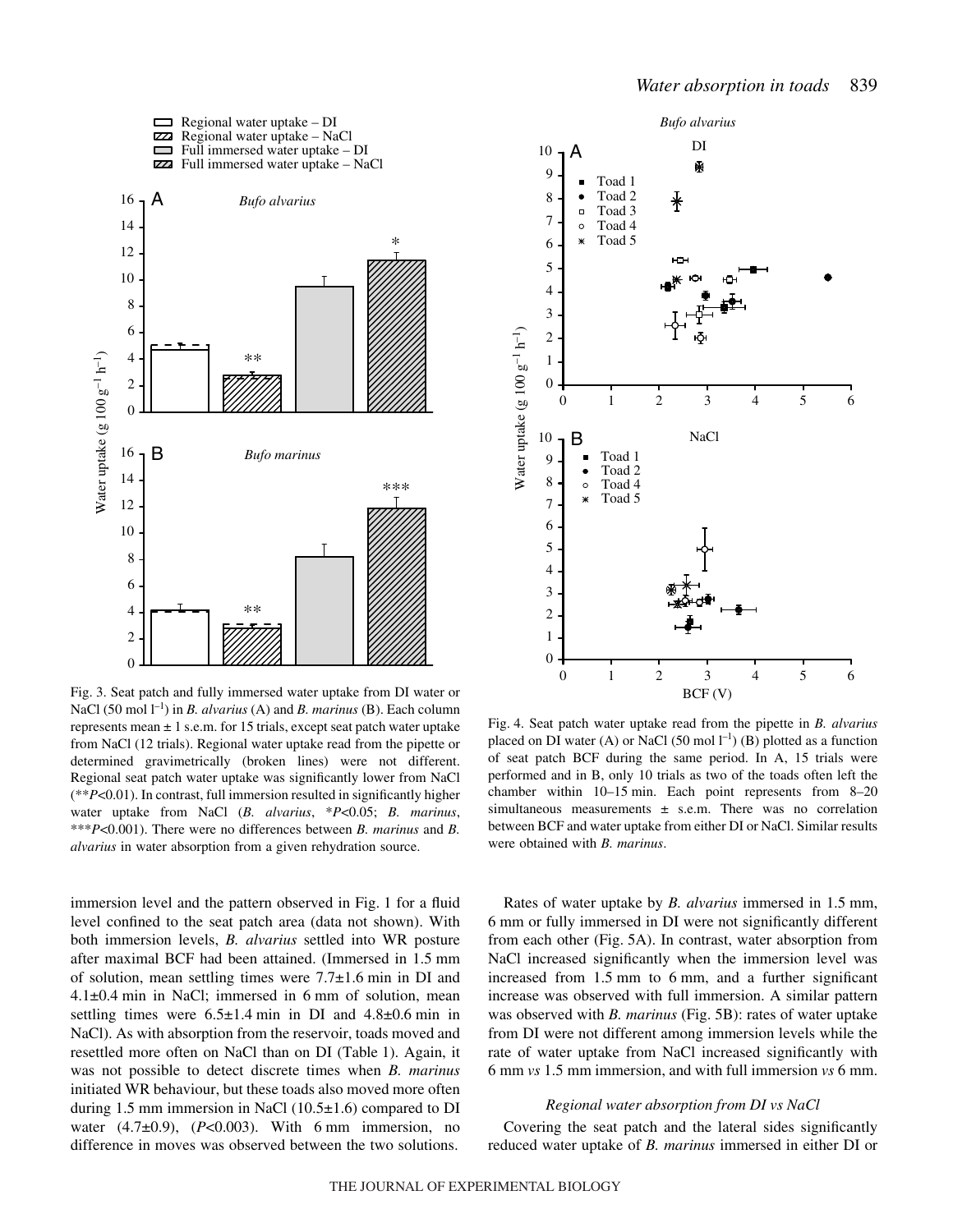

840 A. L. Viborg, T. Wang and S. D. Hillyard

Fig. 5. Rates of water uptake in *B. alvarius* (A) or *B. marinus* (B) immersed in 1.5 mm, 6 mm or fully immersed in DI water or NaCl (50 mol  $l^{-1}$ ). Each column represents mean  $\pm$  1 s.e.m. for 15 trials. Water uptake from DI was not different irrespective of immersion level. In NaCl, increased immersion resulted in significantly increased rates of water uptake. \*\**P*<0.01; \*\*\**P*<0.001.

NaCl (Fig. 6A). If only the skin on the lateral sides between forelimbs and hindlimbs was covered with the hydrophobic mixture, water uptake by toads immersed in DI was not significantly reduced (Fig. 6B) while water uptake from NaCl was significantly reduced (Fig. 6B).

### *Effects of bladder content and dehydration on seat patch BCF*

For hydrated *B. alvarius* with *ad libitum* bladder water, BCF did not increase following water contact (Fig. 7A, group A). In contrast, removal of bladder water resulted in a highly significant stimulation of BCF upon water contact (Fig. 7A, group B). Mild dehydration (mean 3.6±0.2% of SW) resulted in a similar stimulation of BCF following water contact (Fig. 7A, group C) that was not different from empty bladder toads. Overnight dehydration (mean 15.0±0.44% of SW) caused a further significant increase in BCF following water contact compared to mild dehydration (Fig. 7A, groups C and D). The gradual increase in BCF values on the dry surface as the level of dehydration increased was not significant.

As noted earlier, *B. marinus* spontaneously voided their



Fig. 6. (A) Water uptake in *B. marinus* fully immersed in DI water or NaCl (50 mol  $l^{-1}$ ), with or without the seat patch and the skin on the lateral sides covered by a mixture of beeswax and vegetable oil. Each column represents mean  $\pm$  1 s.e.m. of 15 trials. Water uptake from both DI and NaCl was significantly reduced when the skin was covered by the hydrophobic mixture. (B) Water uptake from DI or NaCl, with or without the skin on the lateral sides covered by the hydrophobic mixture. Water uptake from DI was not affected, but water uptake from NaCl was significantly reduced when the lateral skin was covered by the hydrophobic mixture. \*\*\**P*<0.001.

bladders when handled, so experiments on toads with *ad libitum* bladders could not be performed. Empty bladder toads did not show an increase in BCF following water exposure (Fig. 7B, group B). Mild dehydration (mean  $3.3\pm0.3\%$  of SW) did result in a small but significant stimulation of BCF following water contact  $(Fig. 7B, group C)$ . Overnight dehydration  $(16.9 \pm 0.7\%$  of SW) produced a significant increase in BCF following water contact (Fig. 7B, group D). BCF values on the dry chamber were not significantly different between treatments.

*B. alvarius* maintained in terraria with access to water retained amounts of bladder water ranging from less than 5% to nearly  $25\%$  of the body mass (group A in Fig. 7). A linear regression of BCF *vs* retained bladder volumes for the individual trials showed a significant correlation  $(R^2=0.7403)$ ; *P*<0.001).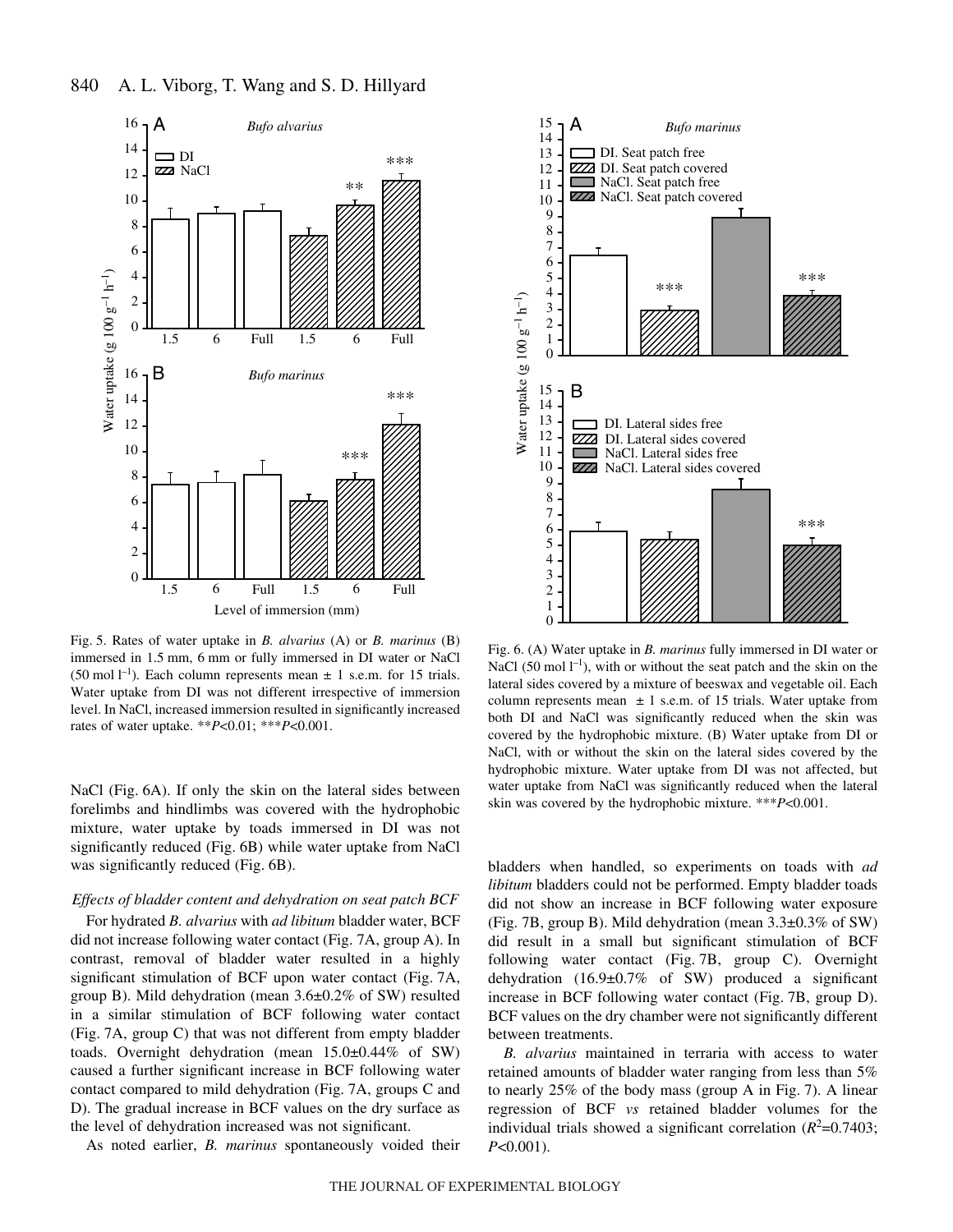

Fig. 7. BCF in toads in the dry chamber (filled columns) and in the wet chamber (open columns). Each column represents mean  $\pm 1$  s.e.m. of 15 trials. (A) In *B. alvarius* BCF did not increase when toads with *ad libitum* bladder water were placed on water (group A). Removing the bladder depot resulted in a significant stimulation of BCF in the wet chamber (group B). Mild dehydration resulted in a similar increase in BCF following water contact (group C). Dehydration (mean 15%) caused a further increase in BCF (group D). (B) *B. marinus* voided their bladders so *ad libitum* bladder measurements could not be obtained. Empty bladder *B. marinus* did not increase BCF when placed in on water (group B). Mild dehydration produced a small but significant increase in BCF (group C). Dehydration (16.9%) caused a further significant increase in BCF on water (group D). On dry substrate BCF did not increase significantly with dehydration in any of the species. \*\**P*<0.01; \*\*\**P*<0.001.

### *Central arterial blood flow and BCF*

Typical traces of CAF and BCF are shown in Fig. 8A for a dehydrated toad transferred to the wet chamber. Heart rate (*f*H) was also obtained from these records. The increase in BCF (Fig. 8B) was similar to that of dehydrated toads placed on water (Fig. 2B). In contrast, CAF was elevated after transfer and declined from  $15.2\pm2.0$  to  $9.4\pm1.0$  ml min<sup>-1</sup> kg<sup>-1</sup> during the first  $3 \text{ min}$  followed by a steady rise (to  $12.5\pm1.0$  ml min<sup>-1</sup> kg<sup>-1</sup> at 10 min) that was maintained throughout the following 40 min. Heart rate followed a similar pattern.

In two toads, CAF was measured prior to handling (four recordings), while the toads remained in the dehydration chamber. Average CAF in these toads was

 $6.7\pm2.2$  ml min<sup>-1</sup> kg<sup>-1</sup> (Fig. 8B). When these two toads were handled by being transferred to the wet chamber the initial CAF was  $14.9\pm4.1$  ml min<sup>-1</sup> kg<sup>-1</sup> and declined over the initial 3 min, during which BCF increased, as noted for the entire group shown in Fig. 8B. This indicates that the observed initial decline in CAF was due to recovery from handling stress.

The addition of water to the dehydration chamber without handling the toads elicited a steady rise in CAF (Fig. 8C) that followed a time course similar to that seen for BCF in Fig. 8B. CAF and *f*H were normalized as the fractional changes relative to the values recorded before water exposure. CAF increased by approximately 80% over a 10 min period and remained at this elevated level for the next 30 min. Heart rate was initially elevated but remained almost unchanged over most of the 40 min period.

#### **Discussion**

#### *Species comparison*

Species inhabiting arid habitats, such as *B. woodhouseii* and *B. punctatus* (Viborg and Hillyard, 2005), as well as *B. alvarius* (present study), had BCF in the range  $3.5-4.0$  V, while BCF ranged between 1.5 and 2.0 V in *B. bufo* (Viborg and Rosenkilde, 2004) and *B. marinus* (present study) that inhabit more mesic environments. The lower BCF of dehydrated *B. marinus* compared to *B. alvarius* is consistent with the much lower vascularisation of the pelvic skin of *B. marinus*, and the suggestion that differences in seat patch skin vascularization reflect adaptations to different habitats (Roth, 1973).

Despite the much higher BCF in *B. alvarius*, rates of water uptake, whether from DI or NaCl in the reservoir or during full immersion, were similar between the two species. Furthermore, within each of the two species, there was no correlation between BCF and rates of water uptake. These inter- and intraspecific observations support the hypothesis (Viborg and Hillyard, 2005) that the increase in BCF is facultative once a favourable osmotic gradient has been detected although internal factors, such as handling stress and bladder reserve, are able to affect the magnitude of BCF. Nevertheless, a weak correlation between BCF and water uptake in *B. bufo* was reported (Viborg and Rosenkilde, 2004), but this correlation was based on a rehydration period of 120 min during which the toads were immersed in water between BCF and weight measurements and were returning to a fully hydrated condition. This contrasts with the present study where efforts were made to maintain a uniform dehydration state at the beginning of each trial. As evidence that serial treatments reflect reproducible physiological effects, BCF values obtained initially and after a dehydration interval were not significantly different. Similarly, water absorption by *B. alvarius* immersed in DI was similar when the experiment was run before or after a dehydration interval (Figs 3 and 5).

Because the seat patch is highly vascularized (Roth, 1973; Christensen, 1974) and the rate of capillary ultrafiltration of plasma proteins in the amphibian skin is very high (Conklin,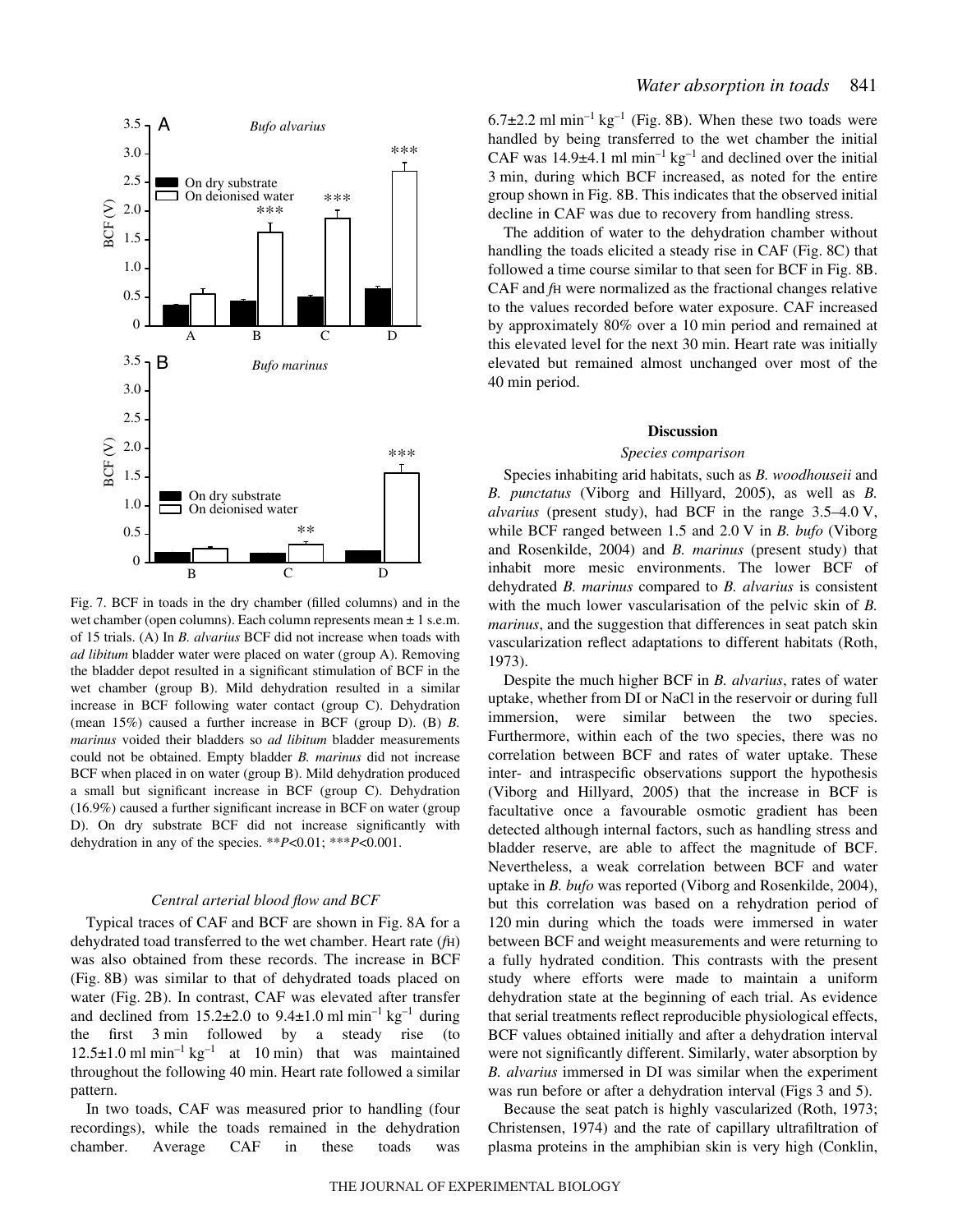

Fig. 8. (A) Representative traces from simultaneous recordings of central arterial flow (CAF, upper trace) and blood cell flux (BCF, lower trace) in a *B. marinus* dehydrated by 14.4%. (B) Time course for changes in CAF (filled circles) and seat patch BCF (filled squares). Each point represents mean  $\pm 1$  s.e.m. of nine trials in five toads. Recordings were started immediately after the toads had been transferred from the dehydration chamber to the wet chamber. CAF and heart rate (stars) declined during the first 3 min of recording, followed by an increase to a stable level, which was reached in 10 min. Initial CAF was much lower in two toads (four recordings, open circle), which remained unhandled in the dehydration chamber prior to water contact. (C) Time course for CAF and *f*H when dehydrated toads were presented with water but not handled. Because of the small sample size, data points are normalized as the ratio between the control values and those recorded sequentially after water exposure was initiated.

1930), the circulation continuously adds solutes to the interstitial fluid that maintains an osmotic gradient favouring water gain (Christensen, 1975; Parsons et al., 1993). A high rate of transcutaneous water gain also depends on the water permeability of the skin, which may limit water movement to the cutaneous capillaries. Recently, AQP-2 and 3 were demonstrated in the stratum granulosum of the ventral pelvic skin of amphibians (Tanii et al., 2002; Hasegawa et al., 2003; Willumsen et al., 2003). In response to AVT stimulation, both AQP-2 and 3 are translocated to the apical membrane of the stratum granulosum (Hasegawa et al., 2003). While AQP-2 and AQP-3 are only present in the ventral pelvic skin, AQP-1 is associated with the vascular system both inside and outside the seat patch (Willumsen et al., 2003). Aquaporins 3, 2 and 1 thus form a serial pathway from the exterior through the skin into the capillaries. The results of the present study could be due to a lower capillary density in *B. marinus* that is compensated for by a greater expression of AQP-1 in the capillary endothelial cells or AQPs 2 and 3 in the stratum granulosum. Viborg and Rosenkilde also proposed this hypothesis (Viborg and Rosenkilde, 2004), noting that the increase in water absorption by *B. bufo* was stimulated by AVT without an increase in BCF.

### *Behavioural correlations*

The initiation of WR behaviour by *B. alvarius* consistently occurred after maximal BCF values were attained, regardless of the fluid level or salinity of rehydration medium in the chamber. *B. marinus* appeared to behave similarly even though WR posture was adopted more gradually. The rise in BCF appears to be a sympathetic reflex that is mediated by water potential receptors in the skin (Viborg and Rosenkilde, 2004). The delay in WR initiation indicates further integration of the sensory information before a large area of skin is committed to a rehydration source and that the lower water potential of the NaCl solution (*vide supra*) did not affect the time course for WR initiation despite the lower rehydration rate. Both *B. alvarius* and *B. marinus* moved and resettled more often when absorbing water from the NaCl solution. However, the number of moves decreased, significantly so in *B. marinus*, when the immersion level was increased from  $1.5$  to 6 mm, where the latter condition enhanced water uptake. Toads appear to be able to evaluate not only the osmotic content of a hydration source but also the efficacy of water absorption.

The time course for changes in BCF and the initiation of WR appear to depend on body size. In the large toads of both species  $(300-400 \text{ g})$ , BCF reached maximal values within 3–4 min and WR was initiated well after maximal BCF was attained. For *B. woodhouseii* weighing about 75·g, WR was initiated within 1 min, before BCF was maximal, while 15–20 g *B. punctatus* initiated WR within 20–30 s when BCF had already attained a maximal value (Viborg and Hillyard, 2005). The differences as to whether WR is initiated during or after the increase in BCF may relate to accumulation of solutes required for water absorption, so WR behaviour is not initiated until a favourable osmotic gradient can be sustained. The larger toads have a greater volume to surface ratio so the additional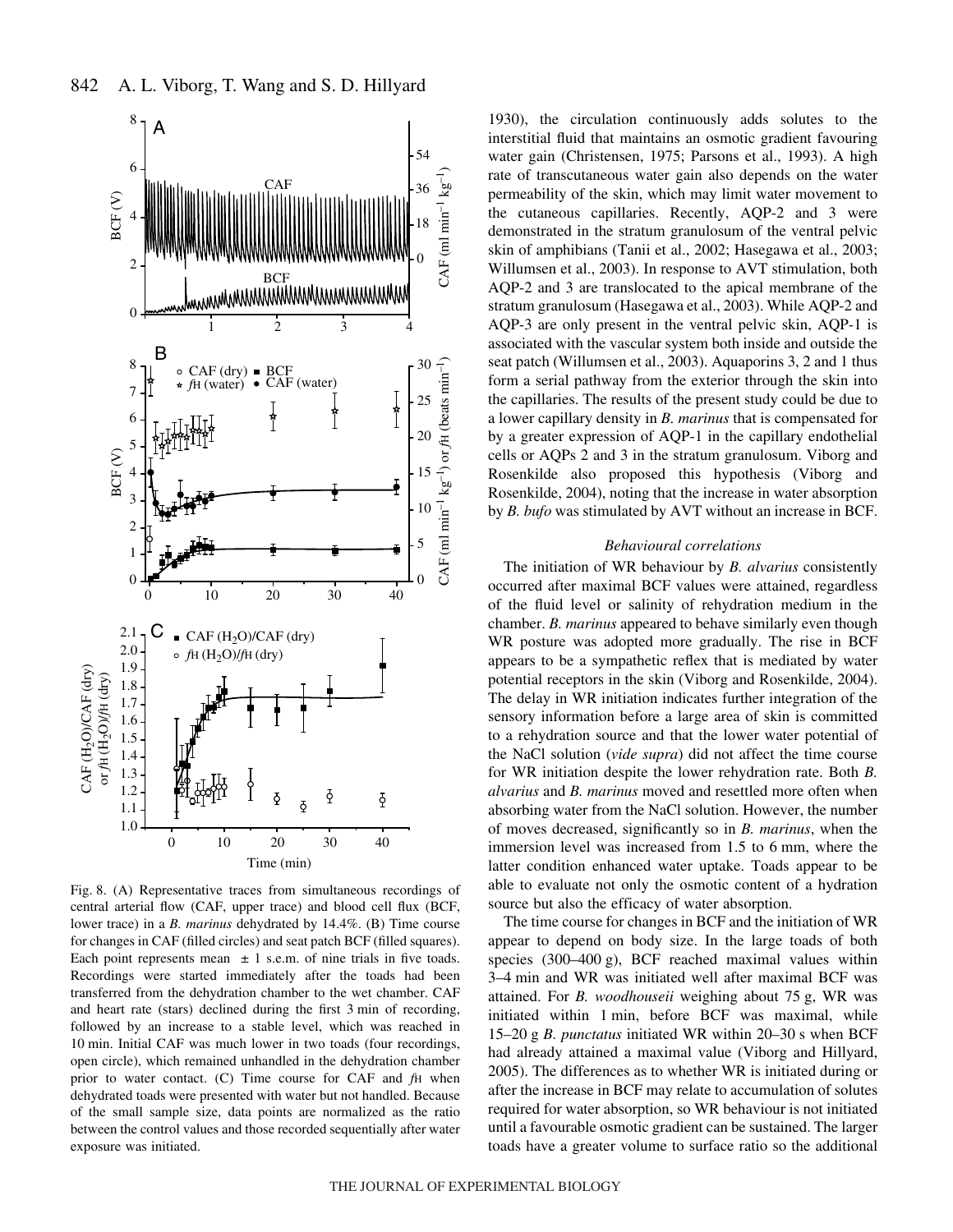contact area presented by WR behaviour will be less beneficial for water absorption, compared to small toads.

### *BCF and water absorption from NaCl vs DI*

Rehydration rates of both species from NaCl were 30–40% lower than from DI when fluid contact was limited to the seat patch and became significantly greater only when the immersion level was raised to 6 mm or in a beaker. Lymph osmolality of *B. marinus* dehydrated by 10–15% is approximately  $260$  mOsm  $kg^{-1}$  (Hillyard and Larsen, 2001). Assuming ideal osmotic behaviour for NaCl, the osmotic gradient should be reduced by a factor of 0.62 (160/260) relative to DI, which corresponds well to the observed ratios (0.58 for *B. alvarius* and 0.67 for *B. marinus*).

Coating the lateral skin with the oil/wax mixture abolished the rise in water uptake upon full immersion in NaCl, but there was no effect when toads were immersed in DI. As a control, coating the entire ventral and lateral skin reduced rehydration from both DI and NaCl, which is consistent with numerous studies showing that the seat patch accounts for most water absorption (McClanahan and Baldwin, 1969; Christensen, 1974; Marrero and Hillyard, 1985). The oil/wax mixture will interfere with water transfer to the lateral and dorsal skin *via* epidermal sculpturing, which suggests that these regions of the skin contribute to the greater rehydration rates from dilute NaCl solutions. The mechanism whereby the lateral and dorsal skin might couple salt and water absorption is not known. There was no effect of amiloride on the stimulation of water absorption by 10 and 50 mmol  $l^{-1}$  NaCl (Hillyard and Larsen, 2001), but rehydration from 50 mmol  $l^{-1}$  sodium gluconate was reduced, as predicted from the osmotic gradient.

### *Effect of stored bladder water*

Arid-adapted toads appear to be more sensitive to hydration status. An empty bladder stimulated BCF in hydrated *B. alvarius* (present study). The empty bladder condition, in combination with mild dehydration (2.7% of SW), elicited a large increase in seat patch BCF in *B. punctatus* (Viborg and Hillyard, 2005). In contrast, a greater level of dehydration (5–10%) was necessary to elicit a pronounced increase in BCF of *B. bufo* (Viborg and Rosenkilde, 2004), and in *B. marinus* neither the empty bladder condition nor mild dehydration elicited a substantial increase in seat patch BCF when the toads were exposed to deionised water (present study). Marked differences were also observed in the behaviour displayed by the two species in the holding terraria. *B. alvarius* remained in their shelters and were never encountered in the hydration tray during the day, while *B. marinus* were usually taken from the water trough. *B. marinus* that remain in water are known to have lymph osmolality that is more dilute than the plasma (Hillyard and Larsen, 2001). *B. marinus* had to be kept dry for 2 h to obtain equilibration between lymph and plasma (Hillyard and Larsen, 2001). The surplus of water temporarily stored in the lymph spaces of *B. marinus* could delay dehydration when toads are transferred to a dry environment and thus the minimal response of BCF to mild dehydration

observed in the present study. However, overnight dehydration greatly exceeds the small volume contained in the diluted lymph and we observed no appreciable difference in BCF values for toads dehydrated over a range of 12–25% dehydration.

The negative correlation between BCF and the *ad libitum* bladder volume retained by *B. alvarius* indicates that the amount of stored water reserve contributes to the regulation of pelvic skin BCF in this species. The pathway for cutaneous water absorption remains controversial. It has been proposed that water moves first to the lymphatic pathway and is then returned to the circulation (Carter, 1979; Toews and Wentzell, 1995). More recently, Word and Hillman provide evidence that water movement is primarily *via* the blood capillaries (Word and Hillman, 2005). If this is the case, the generally observed increase in BCF is sufficient to transport all of the water molecules absorbed. Alternatively, the lack of correlation between BCF and water absorption could result from variable utilization of either pathway in response to the ensemble of sensory cues that conscious animals receive. With an empty bladder but no osmotic stress, the primary need is to fill the bladder, which requires water absorption by the circulation and subsequent filtration by the kidneys.

The present study allowed us to quantify the relationship between CAF and BCF in conscious, unrestrained animals. The high initial values seem to be caused by handling stress, as indicated by the low CAF values recorded in toads that remained unhandled in the dehydration chamber. When handling was avoided CAF increased by approximately 80% over a 10 min period following water contact. Heart rate was initially elevated by about 30% but declined as CAF rose to stable elevated values, in contrast with the six- to sevenfold increase in BCF following water exposure in the rehydration chamber. It appears that the increase in BCF is not just the result of increased cardiac output but is due to a redistribution of blood to arteries supplying the seat patch skin, and further may involve local opening of capillaries in the skin (Krogh, 1919). Increased CAF and decreased BCF in response to stressful stimuli can be explained in terms of a fight or flight response. Turning off seat patch perfusion corresponds to a decrease in peripheral circulation, while increased CAF combined with shunting of blood to the muscles will meet increased oxygen demands in response to muscle activity. These observations support the hypothesis that regulation of seat patch perfusion is mediated by the autonomic nervous system, as suggested by Viborg and Rosenkilde (2004).

### **List of abbreviations**

| BCF       | blood cell flux           |
|-----------|---------------------------|
| CAF       | central arterial flow     |
| DI        | deionised water           |
| fн        | heart rate                |
| <b>SW</b> | standard weight           |
| WR        | water absorption response |